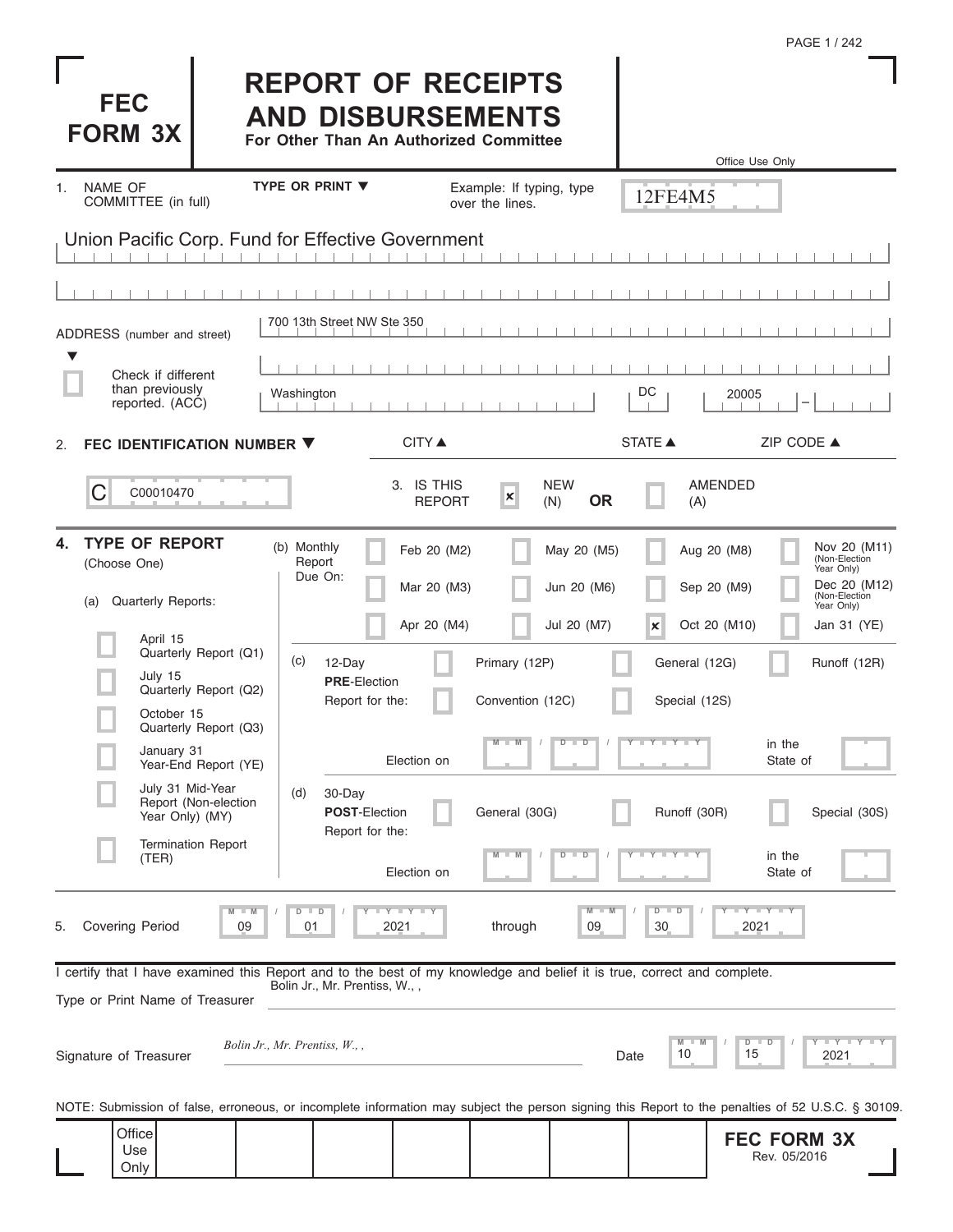|    | FEC Form 3X (Rev. 05/2016)                                                                            | <b>SUMMARY PAGE</b><br>OF RECEIPTS AND DISBURSEMENTS | Page 2                                          |  |  |  |  |
|----|-------------------------------------------------------------------------------------------------------|------------------------------------------------------|-------------------------------------------------|--|--|--|--|
|    | Write or Type Committee Name                                                                          |                                                      |                                                 |  |  |  |  |
|    | Union Pacific Corp. Fund for Effective Government                                                     |                                                      |                                                 |  |  |  |  |
|    | 30<br>09<br>01<br>2021<br>09<br>2021<br>Report Covering the Period:<br>To:<br>From:                   |                                                      |                                                 |  |  |  |  |
|    |                                                                                                       | <b>COLUMN A</b><br><b>This Period</b>                | <b>COLUMN B</b><br><b>Calendar Year-to-Date</b> |  |  |  |  |
| 6. | Cash on Hand<br>(a)<br>$\overline{\mathbf{y}}$<br><b>LY</b><br>January 1,<br>2021                     |                                                      | 525049.68                                       |  |  |  |  |
|    | Cash on Hand at<br>(b)<br>Beginning of Reporting Period                                               | 891422.64                                            |                                                 |  |  |  |  |
|    | Total Receipts (from Line 19)<br>(C)                                                                  | 89543.23                                             | 818267.19                                       |  |  |  |  |
|    | Subtotal (add Lines 6(b) and<br>(d)<br>6(c) for Column A and Lines<br>$6(a)$ and $6(c)$ for Column B) | 980965.87                                            | 1343316.87                                      |  |  |  |  |
| 7. | Total Disbursements (from Line 31)                                                                    | 301220.00                                            | 663571.00                                       |  |  |  |  |
| 8. | Cash on Hand at Close of<br><b>Reporting Period</b><br>(subtract Line $7$ from Line $6(d)$ )          | 679745.87                                            | 679745.87                                       |  |  |  |  |
| 9. | Debts and Obligations Owed TO<br>the Committee (Itemize all on<br>Schedule C and/or Schedule D)       | 0.00                                                 |                                                 |  |  |  |  |
|    | 10. Debts and Obligations Owed BY<br>the Committee (Itemize all on<br>Schedule C and/or Schedule D)   | 0.00                                                 |                                                 |  |  |  |  |

This committee has qualified as a multicandidate committee. (see FEC FORM 1M)

✘

### **For further information contact:**

Federal Election Commission 999 E Street, NW Washington, DC 20463

Toll Free 800-424-9530 Local 202-694-1100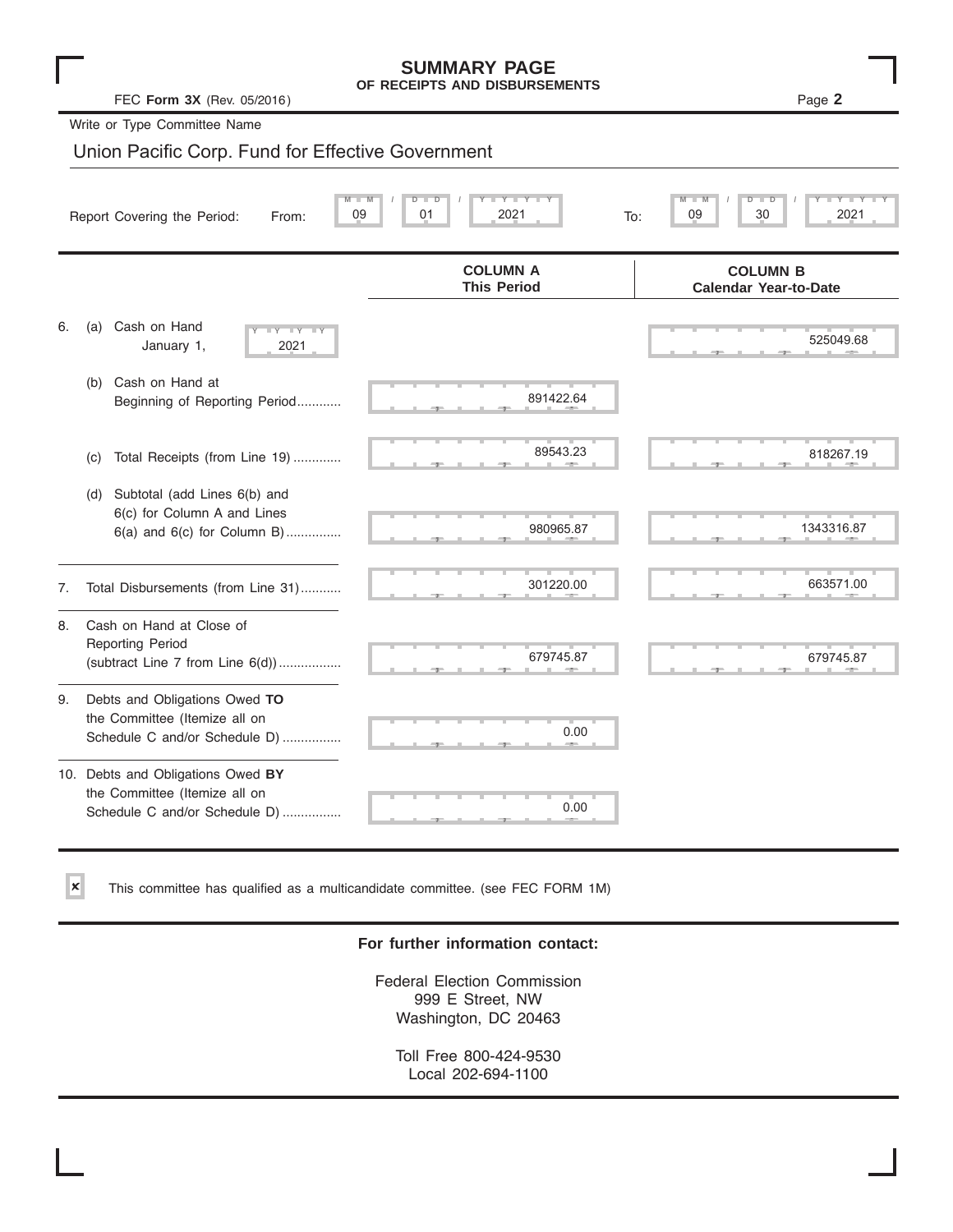|                                                                                                          | <b>DETAILED SUMMARY PAGE</b><br>of Receipts |                                                                            |
|----------------------------------------------------------------------------------------------------------|---------------------------------------------|----------------------------------------------------------------------------|
| FEC Form 3X (Rev. 05/2016)                                                                               |                                             | Page 3                                                                     |
| Write or Type Committee Name                                                                             |                                             |                                                                            |
| Union Pacific Corp. Fund for Effective Government                                                        |                                             |                                                                            |
| 09<br>Report Covering the Period:<br>From:                                                               | YIY<br>2021<br>01<br>To:                    | $M - M$<br>$Y - Y$<br>$\overline{D}$<br>$\blacksquare$<br>09<br>30<br>2021 |
| I. Receipts                                                                                              | <b>COLUMN A</b><br><b>Total This Period</b> | <b>COLUMN B</b><br><b>Calendar Year-to-Date</b>                            |
| 11. Contributions (other than loans) From:<br>(a) Individuals/Persons Other<br>Than Political Committees |                                             |                                                                            |
| (i) Itemized (use Schedule A)                                                                            | 78987.34                                    | 638316.95                                                                  |
| (iii) TOTAL (add                                                                                         | 10555.89                                    | 179950.24                                                                  |
| Lines 11(a)(i) and (ii)▶                                                                                 | 89543.23                                    | 818267.19                                                                  |
| Political Party Committees<br>(b)<br><b>Other Political Committees</b><br>(C)                            | 0.00                                        | 0.00                                                                       |
| Total Contributions (add Lines<br>(d)                                                                    | 0.00                                        | 0.00                                                                       |
| $11(a)(iii)$ , (b), and (c)) (Carry<br>Totals to Line 33, page 5) ▶                                      | 89543.23                                    | 818267.19                                                                  |
| 12. Transfers From Affiliated/Other                                                                      | 0.00                                        | 0.00                                                                       |
|                                                                                                          | 0.00                                        | 0.00                                                                       |
| 14. Loan Repayments Received<br>15. Offsets To Operating Expenditures                                    | 0.00                                        | 0.00                                                                       |
| (Refunds, Rebates, etc.)<br>(Carry Totals to Line 37, page 5)<br>16. Refunds of Contributions Made       | 0.00                                        | 0.00                                                                       |
| to Federal Candidates and Other<br>17. Other Federal Receipts                                            | 0.00                                        | 0.00                                                                       |
| 18. Transfers from Non-Federal and Levin Funds                                                           | 0.00                                        | 0.00                                                                       |
| (a) Non-Federal Account                                                                                  | 0.00                                        | 0.00                                                                       |
| (b) Levin Funds (from Schedule H5)                                                                       | 0.00                                        | 0.00                                                                       |
| (c) Total Transfers (add $18(a)$ and $18(b)$ )                                                           | 0.00                                        | 0.00                                                                       |
|                                                                                                          |                                             |                                                                            |
| 19. Total Receipts (add Lines 11(d),<br>12, 13, 14, 15, 16, 17, and 18(c))                               | 89543.23                                    | 818267.19                                                                  |
| 20. Total Federal Receipts<br>(subtract Line 18(c) from Line 19) ▶                                       | 89543.23                                    | 818267.19                                                                  |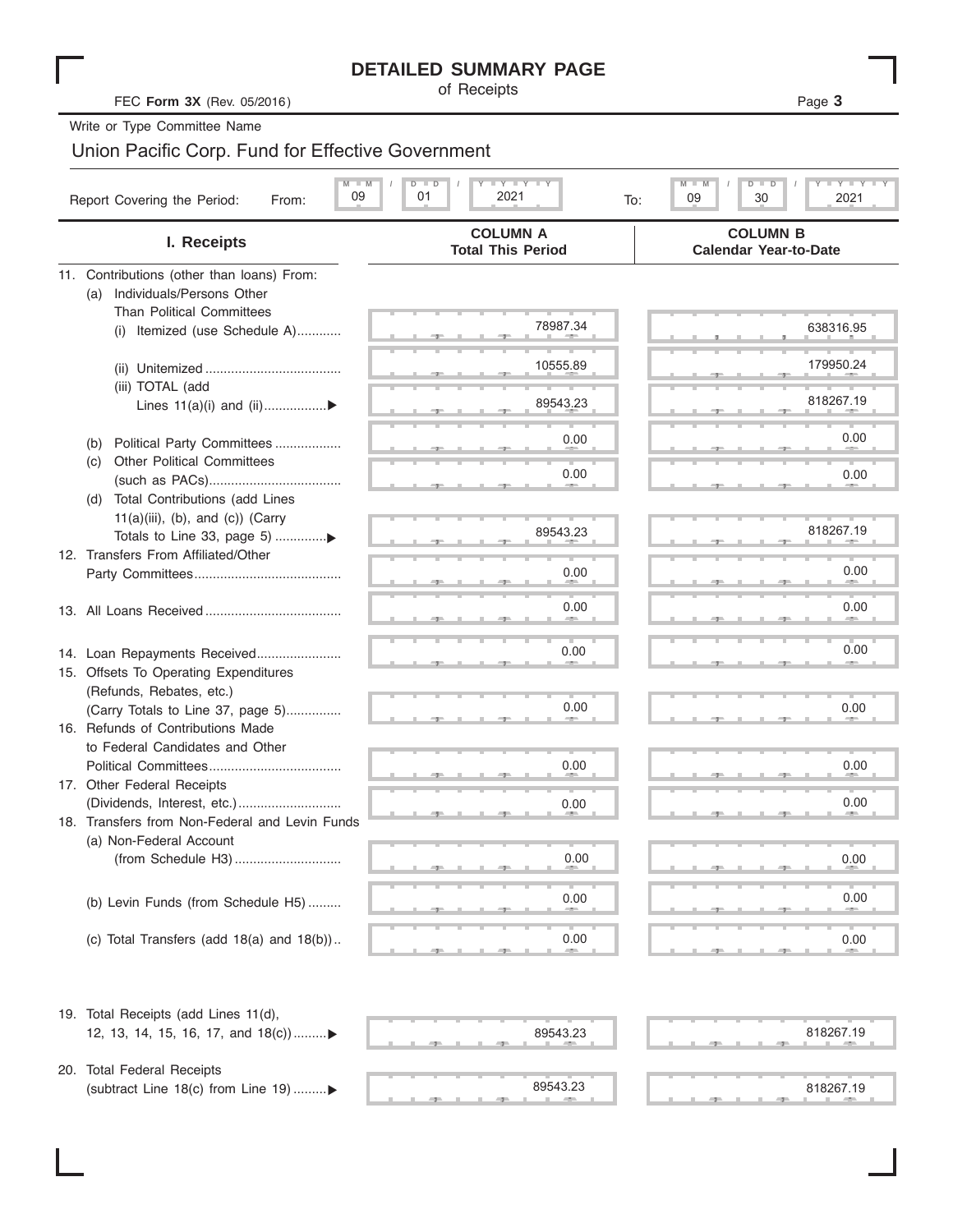# **DETAILED SUMMARY PAGE**

of Disbursements

| FEC Form 3X (Rev. 05/2016)                                                                     | טוווטטושטוש                                 | Page 4                                          |  |  |
|------------------------------------------------------------------------------------------------|---------------------------------------------|-------------------------------------------------|--|--|
| II. Disbursements                                                                              | <b>COLUMN A</b><br><b>Total This Period</b> | <b>COLUMN B</b><br><b>Calendar Year-to-Date</b> |  |  |
| 21. Operating Expenditures:<br>(a) Allocated Federal/Non-Federal                               |                                             |                                                 |  |  |
| Activity (from Schedule H4)                                                                    | 0.00                                        | 0.00                                            |  |  |
| Federal Share<br>(i)                                                                           |                                             |                                                 |  |  |
| Non-Federal Share<br>(ii)                                                                      | 0.00                                        | 0.00                                            |  |  |
| Other Federal Operating<br>(b)                                                                 | 0.00                                        | 0.00                                            |  |  |
| <b>Total Operating Expenditures</b><br>(C)                                                     |                                             |                                                 |  |  |
| (add 21(a)(i), (a)(ii), and (b))<br>22. Transfers to Affiliated/Other Party                    | 0.00                                        | 0.00                                            |  |  |
|                                                                                                | 0.00                                        | 0.00                                            |  |  |
| 23. Contributions to<br>Federal Candidates/Committees<br>and Other Political Committees        | 98500.00                                    | 443500.00                                       |  |  |
| 24. Independent Expenditures                                                                   |                                             |                                                 |  |  |
|                                                                                                | 0.00                                        | 0.00                                            |  |  |
| $(52 \text{ U.S.C. }$ § 30116(d))                                                              | 0.00                                        | 0.00                                            |  |  |
|                                                                                                |                                             |                                                 |  |  |
| 26. Loan Repayments Made                                                                       | 0.00                                        | 0.00                                            |  |  |
| 27.                                                                                            | 0.00                                        | 0.00                                            |  |  |
| 28. Refunds of Contributions To:<br>(a) Individuals/Persons Other<br>Than Political Committees |                                             |                                                 |  |  |
|                                                                                                | 220.00                                      | 1721.00                                         |  |  |
| Political Party Committees<br>(b)                                                              | 0.00                                        | 0.00                                            |  |  |
| <b>Other Political Committees</b><br>(C)                                                       | 0.00                                        | 0.00                                            |  |  |
| <b>Total Contribution Refunds</b><br>(d)                                                       |                                             |                                                 |  |  |
| (add Lines 28(a), (b), and $(c)$ )                                                             | 220.00                                      | 1721.00                                         |  |  |
| 29. Other Disbursements (Including                                                             |                                             |                                                 |  |  |
|                                                                                                | 202500.00                                   | 218350.00                                       |  |  |
| 30. Federal Election Activity (52 U.S.C. § 30101(20))                                          |                                             |                                                 |  |  |
| (a) Allocated Federal Election Activity                                                        |                                             |                                                 |  |  |
| (from Schedule H6)                                                                             | 0.00                                        | 0.00                                            |  |  |
|                                                                                                |                                             |                                                 |  |  |
| Federal Election Activity Paid<br>(b)                                                          | 0.00                                        | 0.00                                            |  |  |
| Entirely With Federal Funds                                                                    | 0.00                                        | 0.00                                            |  |  |
| Total Federal Election Activity (add<br>(C)                                                    |                                             |                                                 |  |  |
| Lines $30(a)(i)$ , $30(a)(ii)$ and $30(b))$                                                    | 0.00                                        | 0.00                                            |  |  |
| 31. Total Disbursements (add Lines 21(c), 22,                                                  |                                             |                                                 |  |  |
| 23, 24, 25, 26, 27, 28(d), 29 and 30(c))                                                       | 301220.00                                   | 663571.00                                       |  |  |
| 32. Total Federal Disbursements                                                                |                                             |                                                 |  |  |
| (subtract Line 21(a)(ii) and Line 30(a)(ii)                                                    |                                             |                                                 |  |  |
|                                                                                                | 301220.00                                   | 663571.00                                       |  |  |
|                                                                                                |                                             |                                                 |  |  |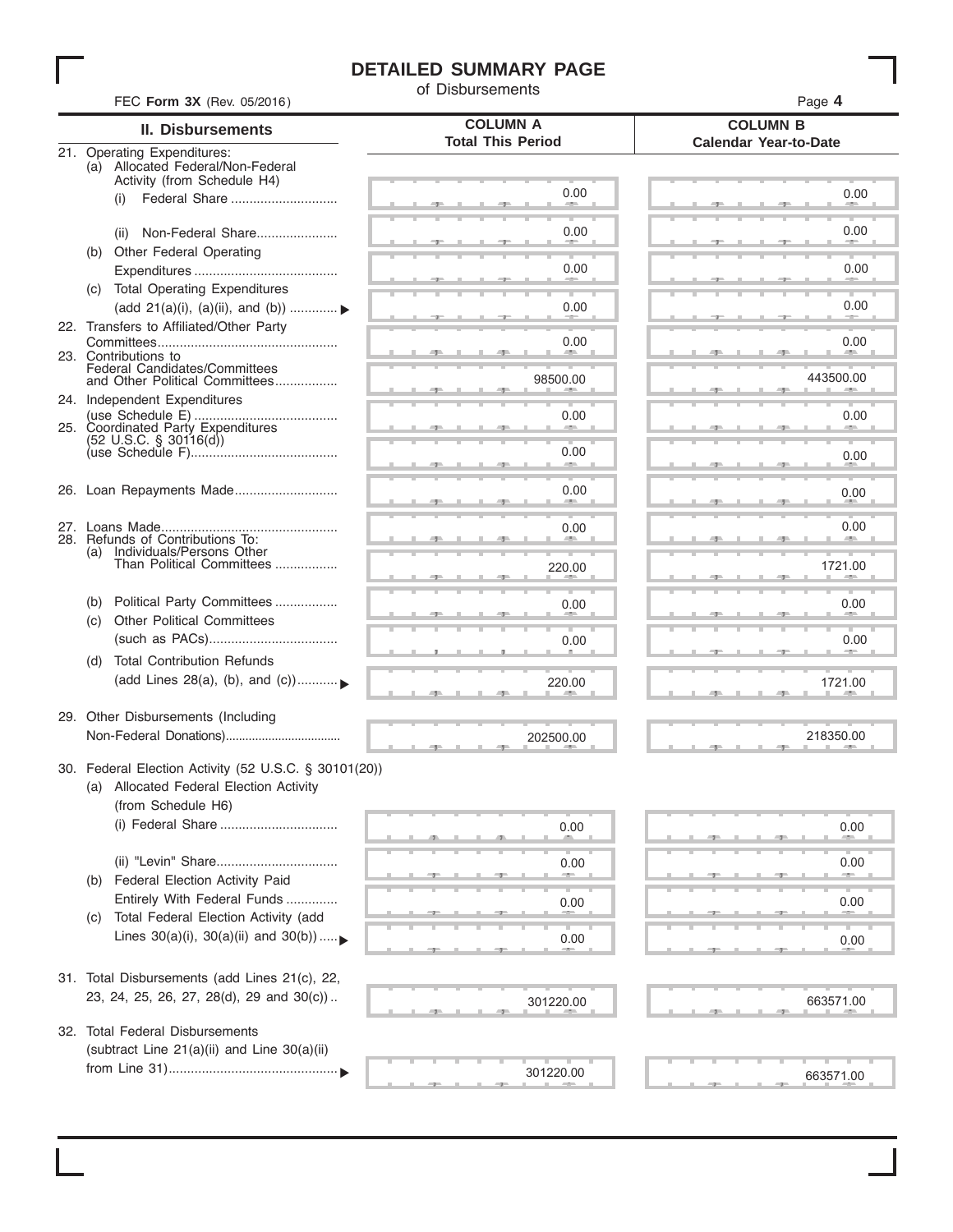## **DETAILED SUMMARY PAGE**

of Disbursements

FEC Form 3X (Rev. 05/2016) **CONSUMBEDENTS 12 13D** and the set of Disputs **13D** and the set of Disputs **13D** and the set of Disputs **13D** and the set of Disputs **13D** and the set of Disputs **13D** and the set of Disputs

#### **III. Net Contributions/ Operating Expenditures**

#### **COLUMN A Total This Period**

**COLUMN B Calendar Year-to-Date**

| 33. Total Contributions (other than loans) |
|--------------------------------------------|
|                                            |
| 34. Total Contribution Refunds             |
|                                            |
| 35. Net Contributions (other than loans)   |
| (subtract Line 34 from Line 33)            |
| 36. Total Federal Operating Expenditures   |
| (add Line 21(a)(i) and Line 21(b))         |
| 37. Offsets to Operating Expenditures      |
|                                            |
| 38. Net Operating Expenditures             |

VXEWUDFW /LQH IURP /LQH  ................ ▼

|   | 生     |    |    | ユー  | 89543.23            |
|---|-------|----|----|-----|---------------------|
|   |       |    |    |     | 220.00              |
| ш | - 7 - |    | a. | -91 | m<br>٠              |
|   |       |    |    |     | 89323.23<br>目       |
|   | 里     | в. | ш. | -91 | л                   |
|   |       |    |    |     | 0.00                |
|   | ு     |    |    | -7  | -                   |
|   |       |    | т  | ٠   | т<br>٠<br>т<br>0.00 |
|   | ヮ     |    |    | ユー  |                     |
|   |       |    | т  |     | т<br>0.00           |
|   |       |    |    | 7   | $-2-$               |

|     |  | 89543.23   | 818267.19 |
|-----|--|------------|-----------|
|     |  | 220.00     | 1721.00   |
|     |  | <b>ALC</b> | --        |
|     |  | 89323.23   | 816546.19 |
|     |  |            |           |
|     |  | 0.00       | 0.00      |
|     |  | -          |           |
|     |  | 0.00       | 0.00      |
|     |  | --         | ۰.        |
|     |  | 0.00       | 0.00      |
| -7- |  | $-$        |           |